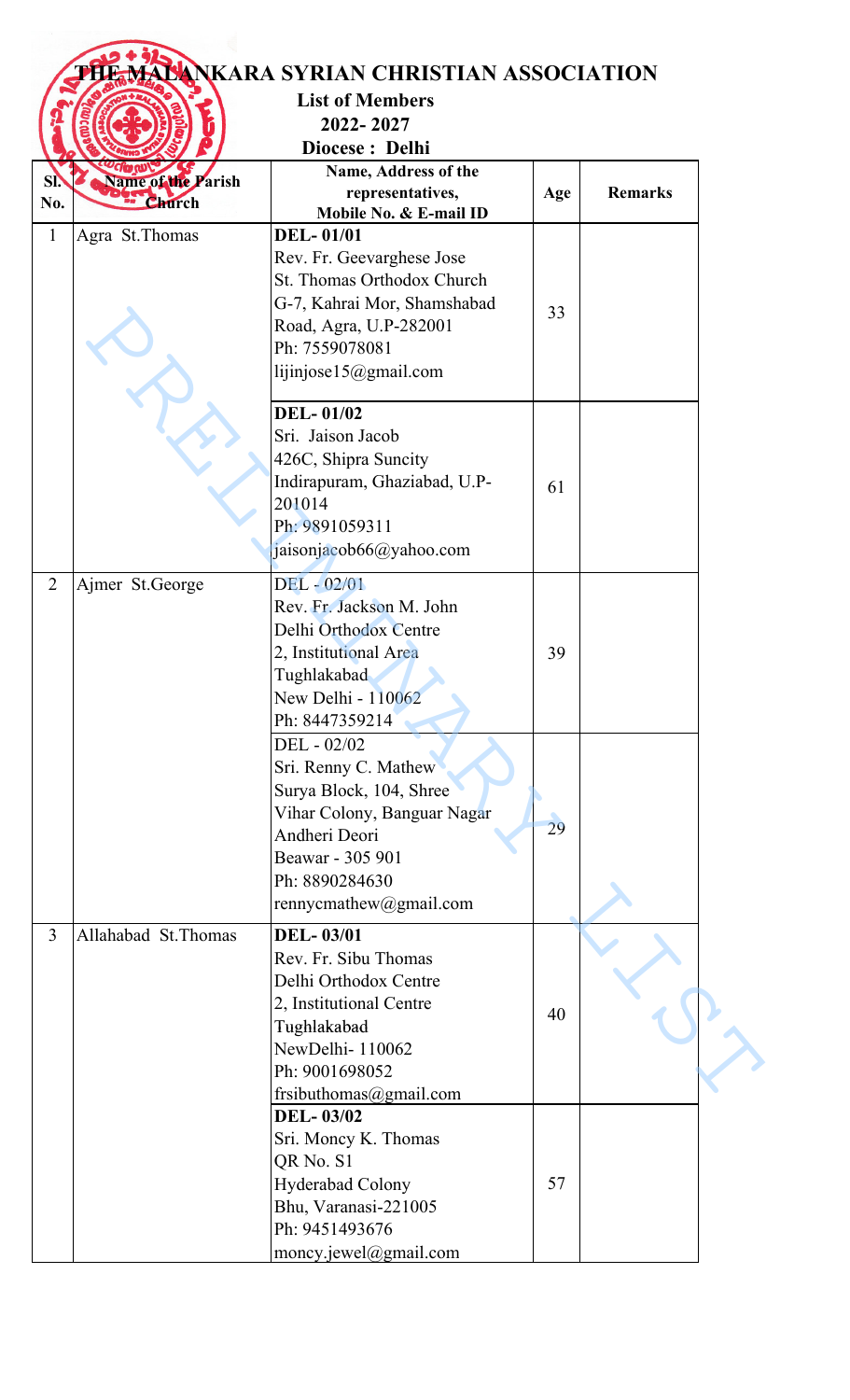|   | dain St. Dionysius             | DEL - 04/01<br>Rev. Fr. Johnson Iype<br>St. Dionysius Orthodox Church<br>P. B. No: 20597 AL AIN UAE<br>Ph: 00971505436520<br>iypeachana@yahoo.com<br>DEL - 04/02   | 54 |  |
|---|--------------------------------|--------------------------------------------------------------------------------------------------------------------------------------------------------------------|----|--|
|   |                                | Sri. Mony P. Mathew<br>P. O Box 15258, AL AIN UAE<br>Ph: 00971507341809<br>mpmathew@yahoo.com                                                                      | 47 |  |
|   |                                | DEL - 04/03<br>Sri. T. T. Thomas<br>P.O. Box - 1016<br><b>Akanad Hospital</b><br><b>AL AIN UAE</b><br>Ph: 00971505321664<br>tt5594@gmail.com                       | 56 |  |
|   |                                | DEL - 04/04<br>Sri. Varghese K. Cherian<br>P.O. Box - 15339<br>Coca-Cola, AL AIN UAE<br>Ph: 00971505132271<br>dimple 26v@yahoo.com                                 | 50 |  |
| 5 | Ambala St. Thomas              | <b>DEL-05/01</b><br>Rev. Fr. Afilash T. Issac<br>9/157, F2, Sector 3<br>Rajender Nagar, Sahibabad<br>Gaziabad-201005<br>Ph: 7838507016<br>afilashachen53@gmail.com | 44 |  |
|   |                                | <b>DEL-05/02</b><br>Sri. Cherian George<br>105, Vasisht Nagar<br>Babyal P.O<br>Ambala Cantt-133005<br>Ph: 9466484447<br>sobhaji1975@gmail.com                      | 55 |  |
| 6 | <b>Bharatpur Mar Gregorios</b> | <b>DEL-06/01</b><br>Rev. Fr. Saju Thomas<br>27-B, C2/D Block, Janakpuri<br>Newdelhi<br>Ph: 7041305532<br>frsajuthomas@gmail.com                                    | 39 |  |
|   |                                | <b>DEL-06/02</b><br>Sri. Varghese Daniel<br>Model Public Secondary School<br>Anah Gate Bharatpur<br>Rajasthan-321001<br>Ph: 9414944570<br>varghesed@gmail.com      | 57 |  |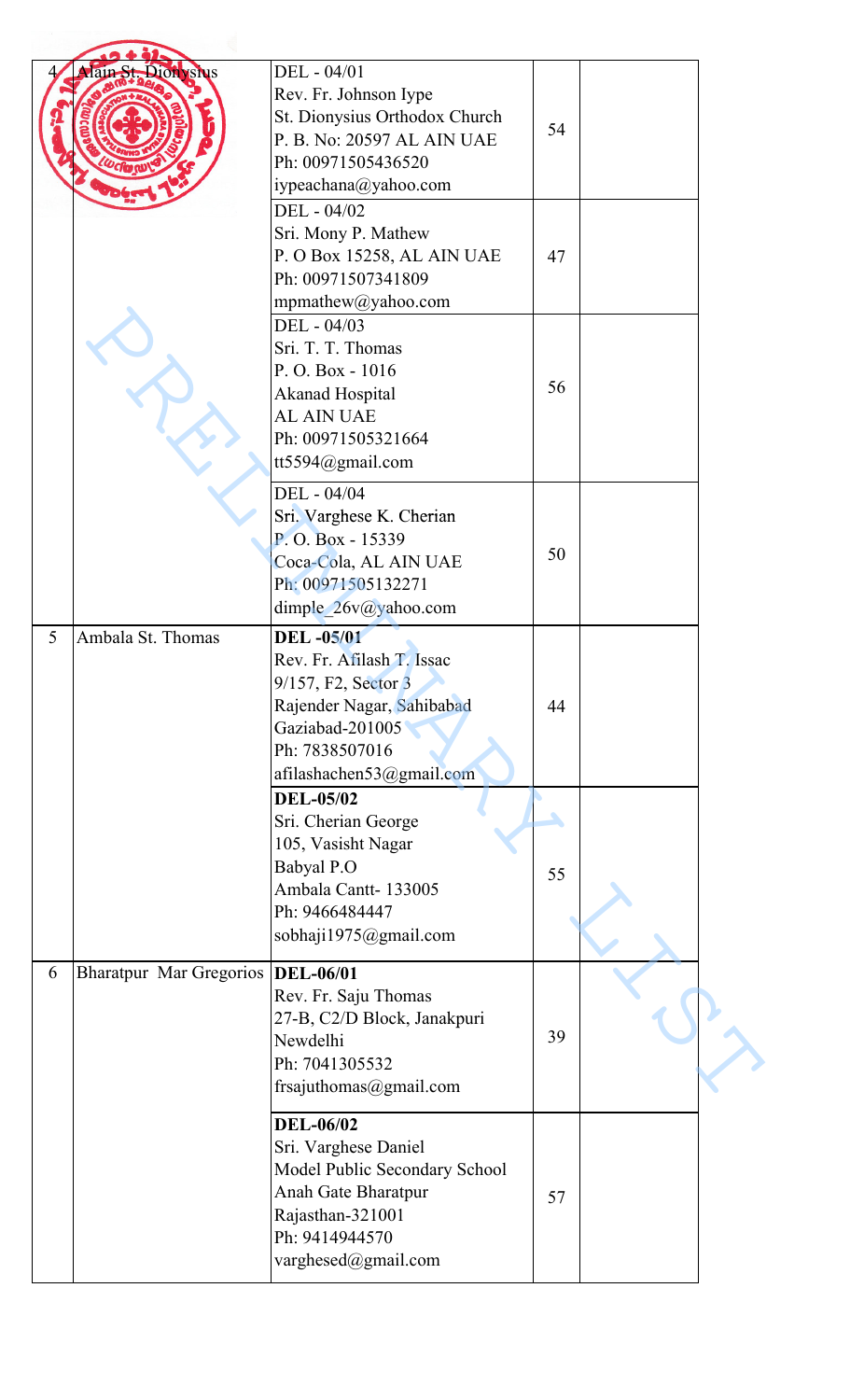| <b>Bhiwadi Mar Gregorios</b>               | DEL - 07/01<br>Rev. Fr. Sumod John Samuel<br>Flat Num. 915/26<br><b>Cosmos Greens</b><br>Bhiwadi, Rajasthan - 301019<br>Ph: 8111920944<br>sumodkaleekal@gmail.com           | 31 |                         |
|--------------------------------------------|-----------------------------------------------------------------------------------------------------------------------------------------------------------------------------|----|-------------------------|
|                                            | DEL - 07/02<br>Sri. Bose P. K<br>B7, L 328<br>Ashiana Town, Thada<br>Bhiwadi, Alwar<br>Rajasthan - 301 018<br>Ph: 8058092944<br>boseputhenpura@yahoo.co.in                  | 56 |                         |
| 8<br>Bikaner St.Mary's                     | DEL - 08/01<br>Rev. Fr. Jaison Joseph<br>Delhi Orthodox Centre<br>2, Institutional Area<br>Tughlakabad, New Delhi<br>Pin - 110062<br>Ph: 9826871152<br>jaisonj911@gmail.com | 40 |                         |
|                                            | DEL - 08/02<br>Sri. Daniel Geevarghese<br>House No: 9/58<br>Mukta Prasad Nagar<br>Bikaner, Rajasthan - 334 004<br>Ph: 9460128098<br>vargeeshedaniel@gmail.com               | 57 |                         |
| Chandigarh St.Mary's<br>9                  | DEL - 09/01<br>Rev. Fr. Jacob George<br>St. Mary's Orthodox Church<br>Sector A 6/A, Chandigarh<br>Pin - 160047<br>Ph: 9447661961<br>frjacobelampal@gmail.com                | 56 |                         |
|                                            | DEL - 09/02<br>Sri. Thomas Varghese<br>House No: 90<br>Phase - IV, SAS Nagar<br>Mohali - 160059<br>Ph: 9463440694<br>thomasvarghese101a@yahoo.com                           | 56 |                         |
| Dholpur St.Mary's<br>10<br>Orthodox Church | DEL - 10/01<br>Rev. Fr. Saji Yohaman<br>The Delhi Orthodox Centre<br>2, Institutional Area<br>Thughlakabad<br>New Delhi - 110062                                            |    | M. C. Member<br>2017-22 |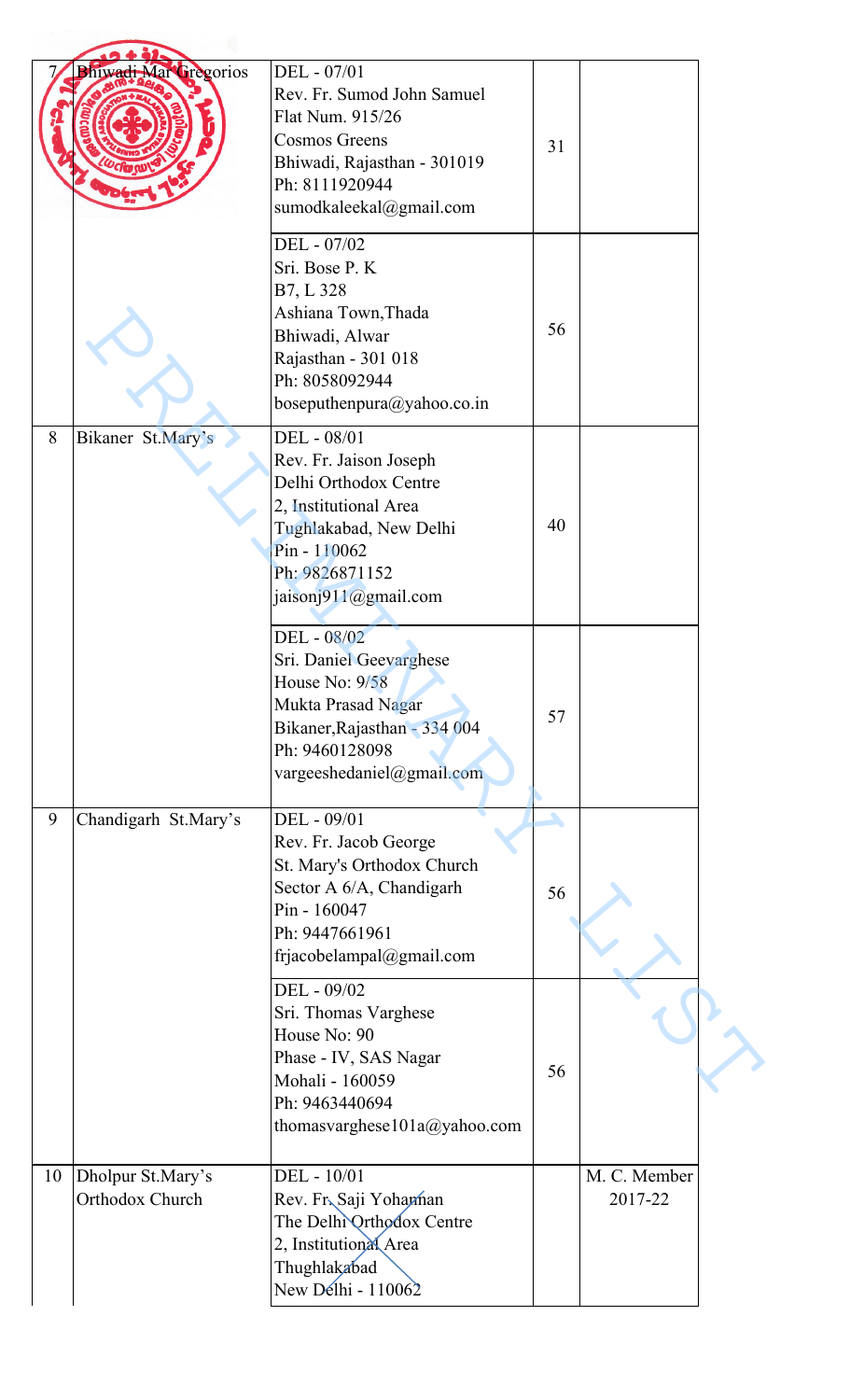|    |                                                   | DEL - 10/02<br>Sri.<br>Thaliya Road<br><b>Ashok Vihar Colony</b><br>Dholpur - 328001                                                                                                      |    |  |
|----|---------------------------------------------------|-------------------------------------------------------------------------------------------------------------------------------------------------------------------------------------------|----|--|
| 11 | Dilshad Garden<br>St.Stephen's Orthodox<br>Church | DEL - 11/01<br>Rev. Fr. Thomas Varghese<br>Puthuppally<br>Delhi Orthodox Centre<br>2, Institutional Area<br>Tughlakabad, New Delhi<br>Pin - 110062<br>Ph: 9400451556<br>frtvply@gmail.com | 36 |  |
|    |                                                   | DEL - 11/02<br>Sri. M. V. Koshy<br>A - 41, Sector - 46<br>Gautam Buddha Nasar<br>Noida - 201 301<br>Ph: 9811037715<br>mvkoshy55@gmail.com                                                 | 63 |  |
|    |                                                   | DEL - 11/03<br>Sri. Jayamon Chacko<br>D.57/F6, Dilshad Colony<br>Delhi - 95<br>Ph: 9810406452<br>primeteck123@yahoo.com                                                                   | 50 |  |
| 12 | Dubai St. Thomas<br>Cathedral                     | DEL - 12/01<br>Rev. Fr. Binish Babu<br><b>St. Thomas Cathedral</b><br>P. B. No: 2563<br>Dubai, UAE<br>Ph: 971542525833<br>frbinishbabu@gmail.com                                          | 42 |  |
|    |                                                   | DEL - 12/02<br>Sri. Babuji George<br>Mangalathu Mannil Valuthundi<br>House<br>Kaippattoor, Pathanamthitta                                                                                 | 62 |  |
|    |                                                   | DEL - 12/03<br>Sri. Babu Varghese<br>Bethesdah, Vadakkemanjakkil<br>House<br>Puthuppally P. O, Kottayam<br>Ph: 971504599240<br>jenera2002@gmail.com                                       | 55 |  |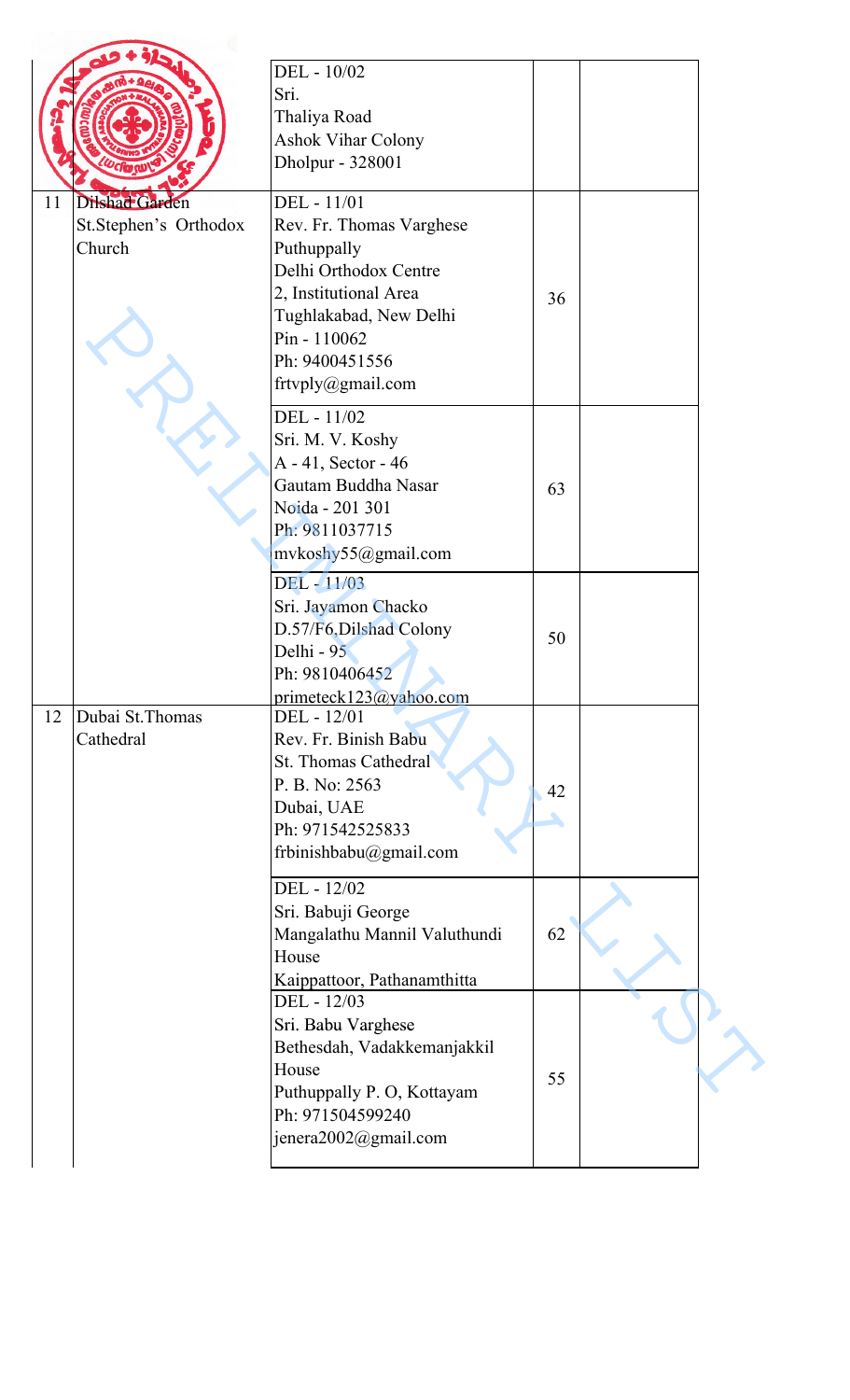| ۱ |
|---|
|   |

| DEL - 12/04<br>Sri. Babu Manathra Kuruvilla<br>Manathra Binny Villa<br>Valanjavattom East<br>Thiruvalla<br>Ph: 971507787152<br>bmanathra $@y$ ahoo.com    | 57 |  |
|-----------------------------------------------------------------------------------------------------------------------------------------------------------|----|--|
| DEL - 12/05<br>Sri. Binil M Skariah<br>Malayamattathil House<br>South Pampady P. O<br>Kottayam<br>Ph: 971503573622<br>binil25@gmail.com                   | 43 |  |
| DEL - 12/06<br>Sri. Biju George<br>Naduvilazhikathu Kizhakethil<br>Kadampanad South<br>Pathanamthitta<br>Ph: 971505485925<br>bijudg@hotmail.com           | 45 |  |
| DEL - 12/07<br>Sri. George Mathew<br>Poikayil House<br>Pallom, Pakkil P. O<br>Kottayam<br>Ph: 971505349427<br>george7mathew@yahoo.com                     | 71 |  |
| DEL - 12/08<br>Mathews K. Ninan<br>Nakkolackal House<br>Angadical South P. O<br>Chengannur, Alappuzha<br>Ph: 971502535135<br>mathewsn@hotmail.com         | 47 |  |
| DEL - 12/09<br>Sri. Paul George<br>Kizhakke Poovatheril House<br>Kunnam P. O, Mavelikkara<br>Ph: 971505457397<br>paulpoovatheril@gmail.com<br>DEL - 12/10 | 50 |  |
| Sri. Regi Mathew<br>Vayalipurathu House<br>Vanmazhy<br>Pandanadu P. O<br>Chengannur<br>Ph: 971504542645<br>regi@cbd.ae                                    | 50 |  |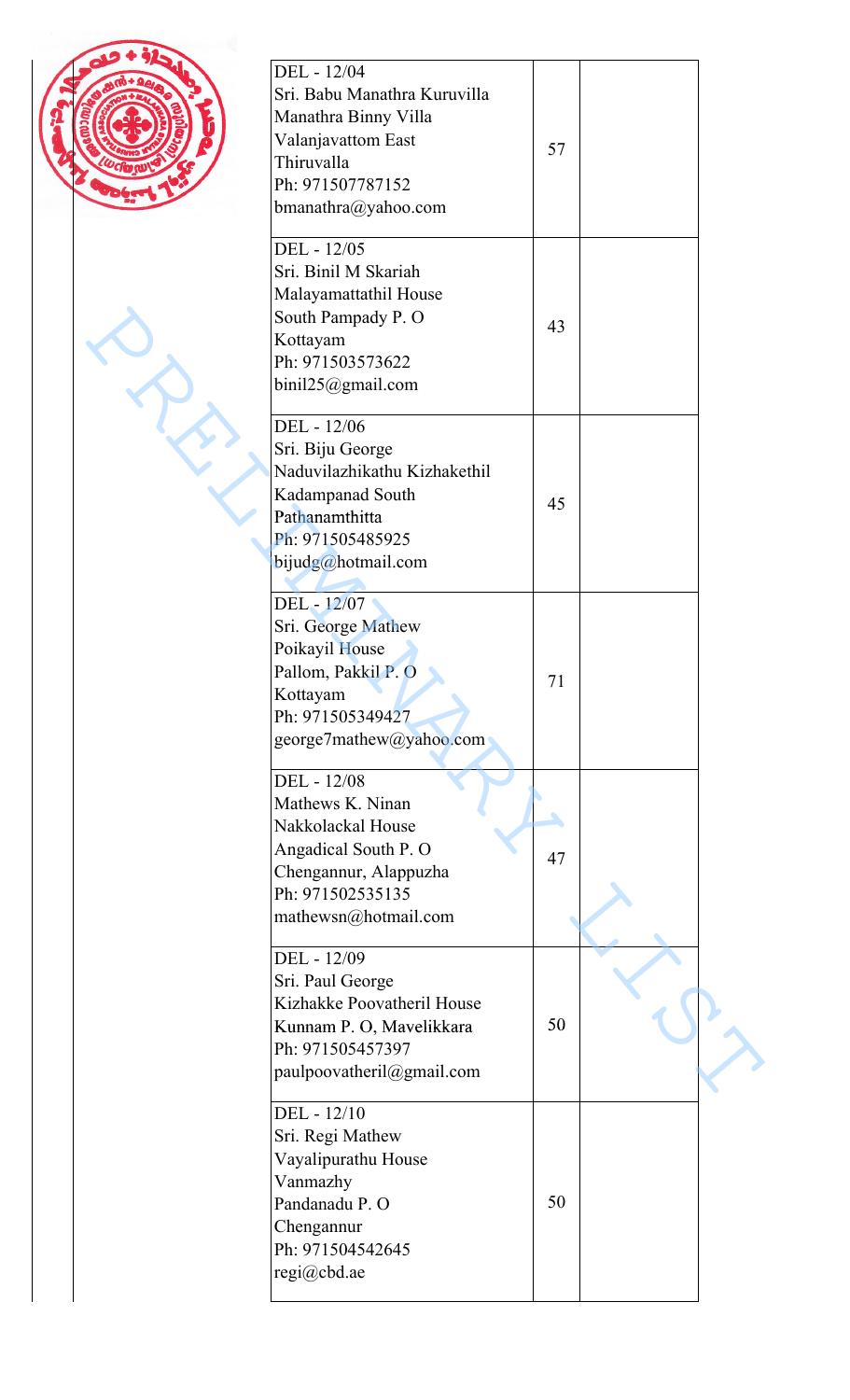|    |                     | DEL - 12/11<br>Sri. Samuel Skariah<br>Malayil Ayrookuzhiyil House<br>Puthencavu P. O, Chengannur<br>Ph: 971504981081<br>samskariah70@yahoo.com                                        | 52 |  |
|----|---------------------|---------------------------------------------------------------------------------------------------------------------------------------------------------------------------------------|----|--|
| 13 | Dwaraka St.George   | DEL - 13/01<br>Rev. Fr. Ninan Philip<br>Paneckamattom<br>St. George Orthodox Church<br>HAF Plot No: 3, Sector 9<br>Dwarka New Delhi - 110 077<br>Ph: 8447792093<br>frnpp7@yahoo.co.in | 52 |  |
|    |                     | DEL - 13/02<br>Sri. John Varughese V<br>318, Sector 9, Pocket 2<br><b>DDA SFS Flats</b><br>Dwarka, New Delhi - 110 077<br>Ph: 9871356499<br>johnvijuv@gmail.com                       | 58 |  |
|    |                     | DEL - 13/03<br>Sri. V. J. Thomas<br>RZF1/53 Street No: 1 A<br>Mahavir Enclave<br>Delhi - 110 045<br>Ph: 8744869644<br>vi.thomas6553@gmail.com                                         | 69 |  |
| 14 | Faridabad St.Mary's | <b>DEL-14/01</b><br>Rev. Fr. Shaji Mathews<br>St. Mary's Orthdox Church<br>Sector 9, Faridabad<br>Haryana - 121006<br>Ph: 99997 68505<br>frshajimathews@yahoo.co.in                   | 61 |  |
|    |                     | <b>DEL</b> - 14/02<br>Sri. S. Rajan<br>House No: 1527, Sector 3<br>Faridabad, Haryana - 121004<br>Ph: 98996 13131<br>josamuel86@gmail.com                                             | 70 |  |
|    |                     | <b>DEL</b> - 14/03<br>Sri. A. V. Philip<br>House No: 1213, Sector 3<br>Faridabad, Haryana - 121004<br>Ph: 98185 82213<br>avphilip1952@gmail.com                                       | 69 |  |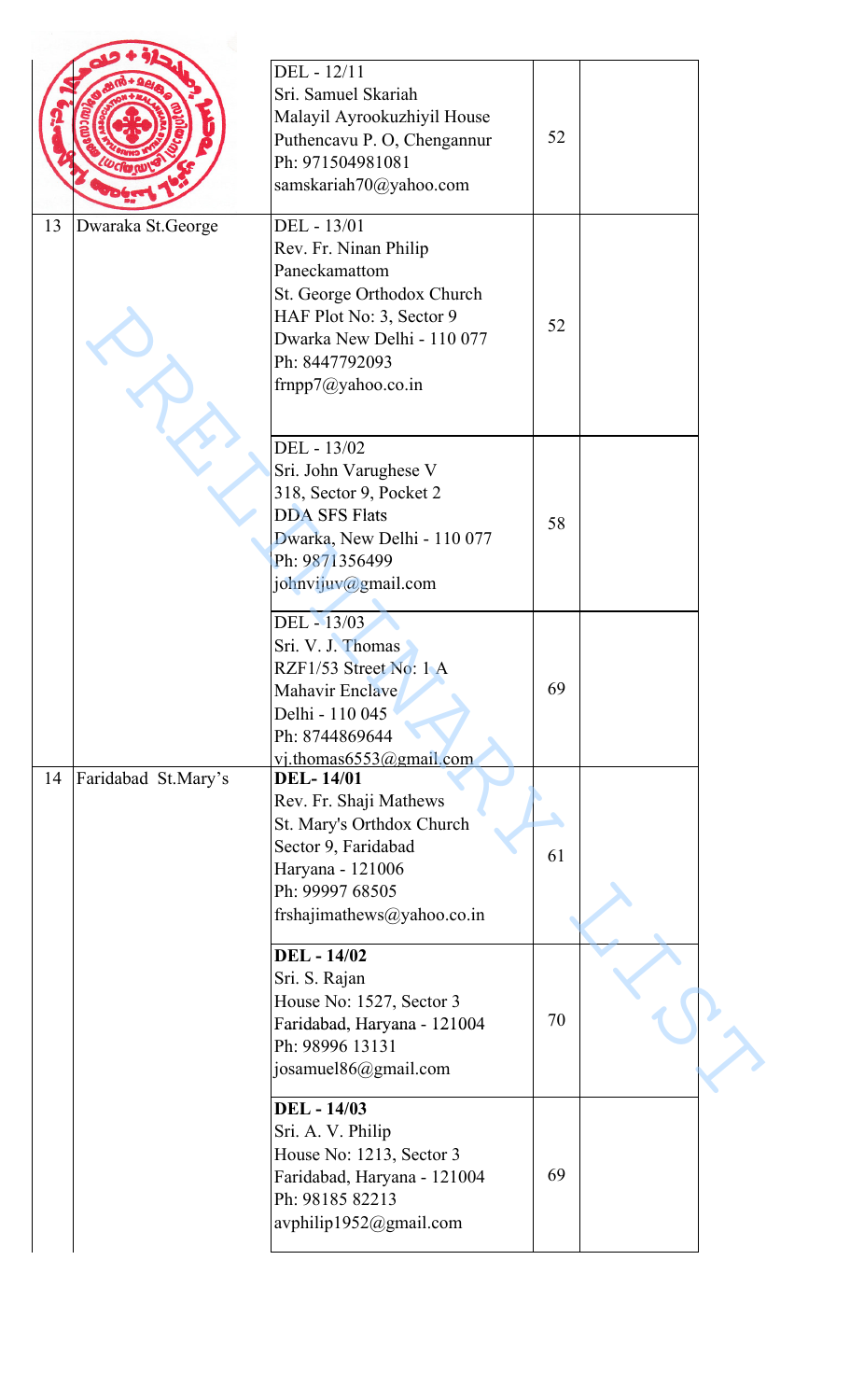|    |                       | <b>DEL</b> - 14/04<br>Sri. M. Daniel Panicker<br>House No: 2380, Sector 9<br>Faridabad, Haryana - 121006<br>Ph: 97118 60304<br>danielpm820@gmail.com                             | 67 |  |
|----|-----------------------|----------------------------------------------------------------------------------------------------------------------------------------------------------------------------------|----|--|
| 15 | Ghaziabad St. Thomas  | <b>DEL-15/01</b><br>Rev. Fr. Saji Abraham<br>SA-01, Sophia Apartments<br>Abhay Khand IV, Indirapuram<br>Ghaziabad, U.P-201014<br>Ph: 7042756232<br>frsabraham@gmail.com          | 46 |  |
|    |                       | <b>DEL-15/02</b><br>Sri. Shajimon M.<br>Plot no. 2, Rajvilla, Flat No. E-1<br>Shalimar Garden, Extn-1<br>Sahibabad, Ghaziabad-201005<br>Ph: 9711647933<br>mohanshaji34@yahoo.com | 52 |  |
|    |                       | <b>DEL-15/03</b><br>Sri. Roy Mathew<br>17-D/708, Vasundhara<br>Ghaziabad, U.P-201012<br>Ph: 9891865581, 8920764131<br>roy.palackan718gmail.com                                   | 56 |  |
| 16 | Gurgaon St. Gregorios | DEL - 16/01<br>Rev. Fr. Joji Kurien Thomas<br>The Delhi Orthodox Centre<br>2, Institutional Area<br>Tughlakabad, New Delhi - 62<br>Ph: 9037514097<br>frjoji.tvla@gmail.com       | 50 |  |
|    |                       | DEL - 16/02<br>Sri. Raju V. Abaraham<br>Staff Quarter, National media<br>Centre, Shankar chowk<br>Gurgaon - 122002, Haryana<br>Ph: 9871340848<br>rajuvabraham@gmail.com          | 67 |  |
| 17 | Gwalior St.Paul's     | <b>DEL-17/01</b><br>Rev.Fr. John K. Jacob<br><b>MGM School</b><br>3- Basant Nagar, Movar P.O<br>Gwalior, MP-474006<br>Ph: 9745484851<br>frjohn.k@gmail.com                       | 45 |  |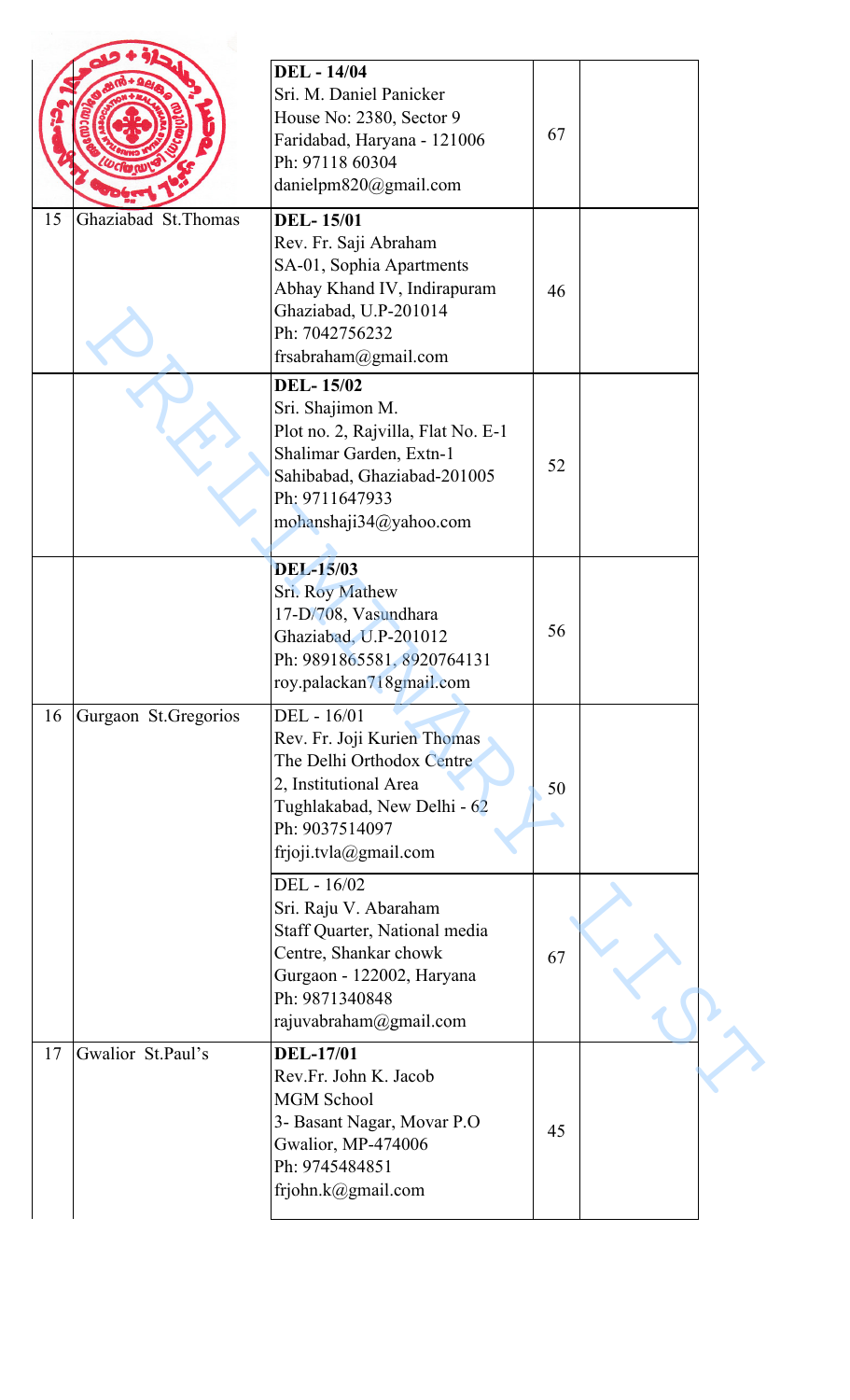| <b>DEL-17/02</b><br>Sri. Shaji T. George<br>Kuber Vinar cool<br>57<br><b>Gwalior-474011</b><br>Ph: 9039279807<br>shajitgeorge@gmail.com<br>Ganganagar St. George<br>DEL-18/01<br>(Sri Ganganagar)<br>Rev. Fr. Cherian Joseph<br>FB-27, Lajpat Nagar<br>Sahibabad, Ghaziabad<br>36<br>U. P - 201 005<br>Ph: 7507195227<br>frcherianjoseph@gmail.com<br>DEL-18/02<br>Sri. Shijo Samuel<br>Flat No: 106A<br>Ridhi Heights<br>37<br>Sri Ganga Nagar<br>Rajasthan<br>Ph: 8107464770<br>samshiju@gmail.com<br><b>DEL-19/01</b><br>Haridwar St. George<br>Rev. Fr. Joyson Thomas<br><b>St.George Orthodox Church</b><br>R.No. 34, Srinath Nagar<br>47<br>Sector 2, Jwalapur, Haridwar-<br>249407<br>Ph: 9746609030<br>frjoysonthomas@gmail.com<br><b>DEL-19/02</b><br>Sri. Sam David<br>Room No. 34, Srinath Nagar<br>50<br>Sector 2, Jwalapur, Haridwar-<br>249407<br>Ph: 7895521069<br>samdavid@grahamblowpack.com<br>Hauz Khas St.Mary's<br>DEL - 20/01<br>Cathedral<br>Rev. Fr. Aju Abraham<br>St. Mary's Orthodox Cathedral<br>C3, SDA, Hauz Khas<br>47<br>New Delhi - 110 016<br>Ph: 96509 14425<br>ajuachen@gmail.com<br>DEL - 20/02<br>M. C. Member<br>Sri. Alexander Daniel<br>2017-22<br>A-714, Sector 19, Noida<br>Uttar Pradesh-201 301<br>70 |    |                 |  |
|----------------------------------------------------------------------------------------------------------------------------------------------------------------------------------------------------------------------------------------------------------------------------------------------------------------------------------------------------------------------------------------------------------------------------------------------------------------------------------------------------------------------------------------------------------------------------------------------------------------------------------------------------------------------------------------------------------------------------------------------------------------------------------------------------------------------------------------------------------------------------------------------------------------------------------------------------------------------------------------------------------------------------------------------------------------------------------------------------------------------------------------------------------------------------------------------------------------------------------------------------|----|-----------------|--|
|                                                                                                                                                                                                                                                                                                                                                                                                                                                                                                                                                                                                                                                                                                                                                                                                                                                                                                                                                                                                                                                                                                                                                                                                                                                    |    |                 |  |
|                                                                                                                                                                                                                                                                                                                                                                                                                                                                                                                                                                                                                                                                                                                                                                                                                                                                                                                                                                                                                                                                                                                                                                                                                                                    | 18 |                 |  |
|                                                                                                                                                                                                                                                                                                                                                                                                                                                                                                                                                                                                                                                                                                                                                                                                                                                                                                                                                                                                                                                                                                                                                                                                                                                    |    |                 |  |
|                                                                                                                                                                                                                                                                                                                                                                                                                                                                                                                                                                                                                                                                                                                                                                                                                                                                                                                                                                                                                                                                                                                                                                                                                                                    | 19 |                 |  |
|                                                                                                                                                                                                                                                                                                                                                                                                                                                                                                                                                                                                                                                                                                                                                                                                                                                                                                                                                                                                                                                                                                                                                                                                                                                    |    |                 |  |
|                                                                                                                                                                                                                                                                                                                                                                                                                                                                                                                                                                                                                                                                                                                                                                                                                                                                                                                                                                                                                                                                                                                                                                                                                                                    | 20 |                 |  |
| alexanderdaniel1951@gmail.com                                                                                                                                                                                                                                                                                                                                                                                                                                                                                                                                                                                                                                                                                                                                                                                                                                                                                                                                                                                                                                                                                                                                                                                                                      |    | Ph: 88600 13422 |  |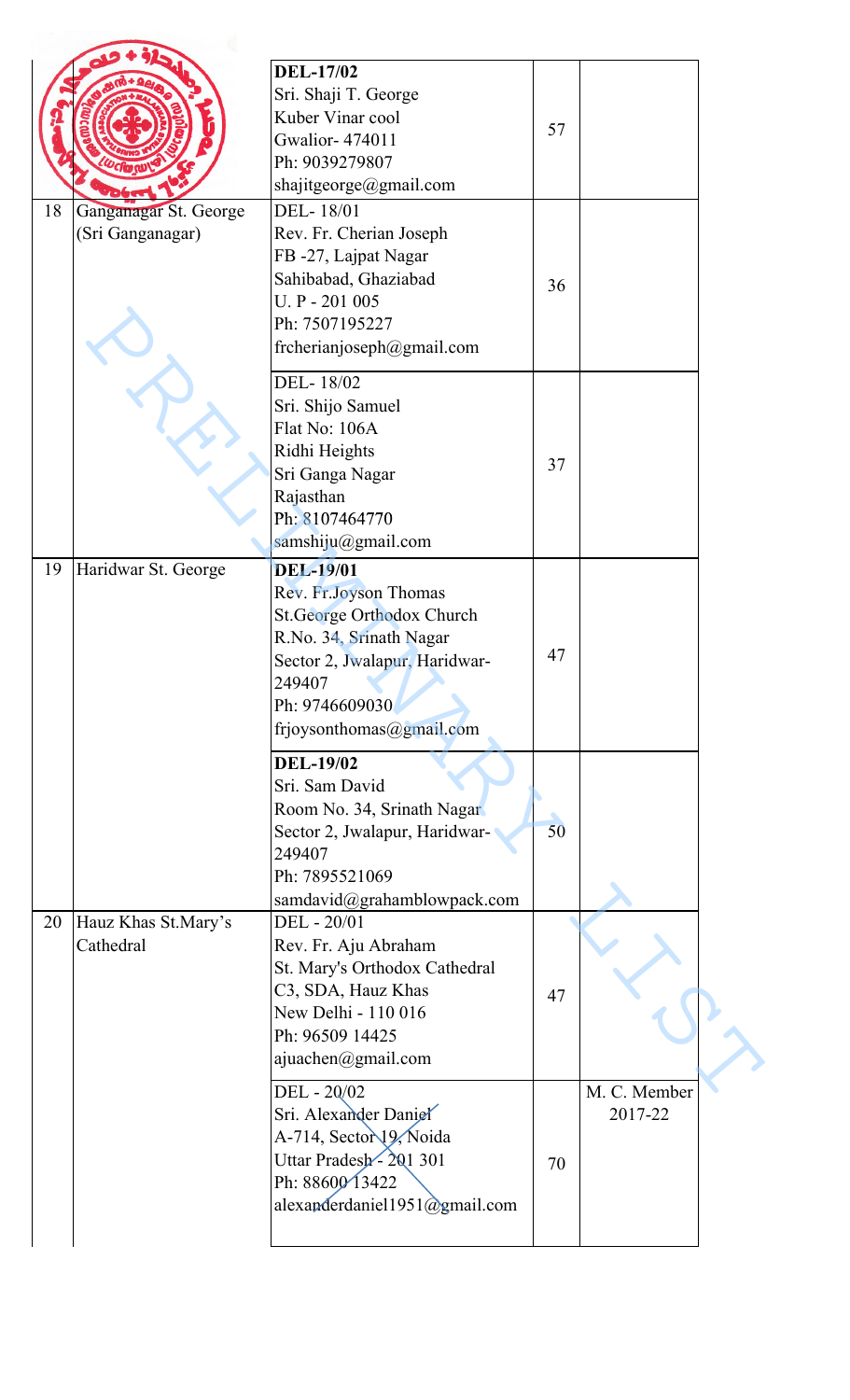|    |                   | DEL - 20/03<br>Sri. Ninan Thalasseri<br>Flat No: A-2, Tulip Apts<br>Export Enclave, Devli<br>New Delhi - 110 062<br>Ph: 9711148799<br>ninan.thalasseri@gmail.com                              | 69 |                         |  |
|----|-------------------|-----------------------------------------------------------------------------------------------------------------------------------------------------------------------------------------------|----|-------------------------|--|
|    |                   | DEL-20/04<br>Sri. Shaji Paul<br>J - 141, 2nd Floor, Saket<br>New Delhi 10 017<br>Ph: 9868715454<br>shajipaul 141@gmail.com                                                                    | 63 | M. C. Member<br>2017-22 |  |
|    |                   | DEL - 20/05<br>Sri. Ranil Jacob<br>H. No: 283, Ground Floor<br>RPS Flats, DDA Colony<br>Sheik Sarai Phase I<br>New Delhi - 110 017<br>Ph: 9818089305<br>raniljacob@gmail.com                  | 46 |                         |  |
|    |                   | DEL - 20/06<br>Sri. Jojy Ninan<br>Flat No: 5, H. No: 602-D/19/4<br><b>Navkar Parkview Apartments</b><br>Ward No: 3, Mehravli<br>New Delhi - 110 030<br>Ph: 9911770519<br>jojy.ninan@gmail.com | 44 |                         |  |
| 21 | Jaipur St. Thomas | <b>DEL-21/01</b><br>Rev. Fr. Pathrose Joy (Anil)<br>Sector 2, Mahatma Gandhi Nagar<br>DCM, Ajmer Rd, Jaipur, Rajasthan-<br>302021<br>Ph: 7582000415<br>frpathrosekottapuram@gmail.com         | 46 |                         |  |
|    |                   | <b>DEL-21/02</b><br>Sri. Sabu Varghese<br>Plot No.85 Ist Floor<br>Doctor's Colony, DCM, Ajmer Rd,<br>Jaipur-302021<br>Ph: 9549679101<br>jaip1depot@tate.com                                   | 51 |                         |  |
|    |                   | <b>DEL-21/03</b><br>Sri. Giji Chacko<br>B13 A, Ganeshnagar B, New<br>Sanganer Rd, Sodala, Jaipur-<br>302019<br>Ph: 9828066613<br>home13jaipur@gmail.com                                       | 52 |                         |  |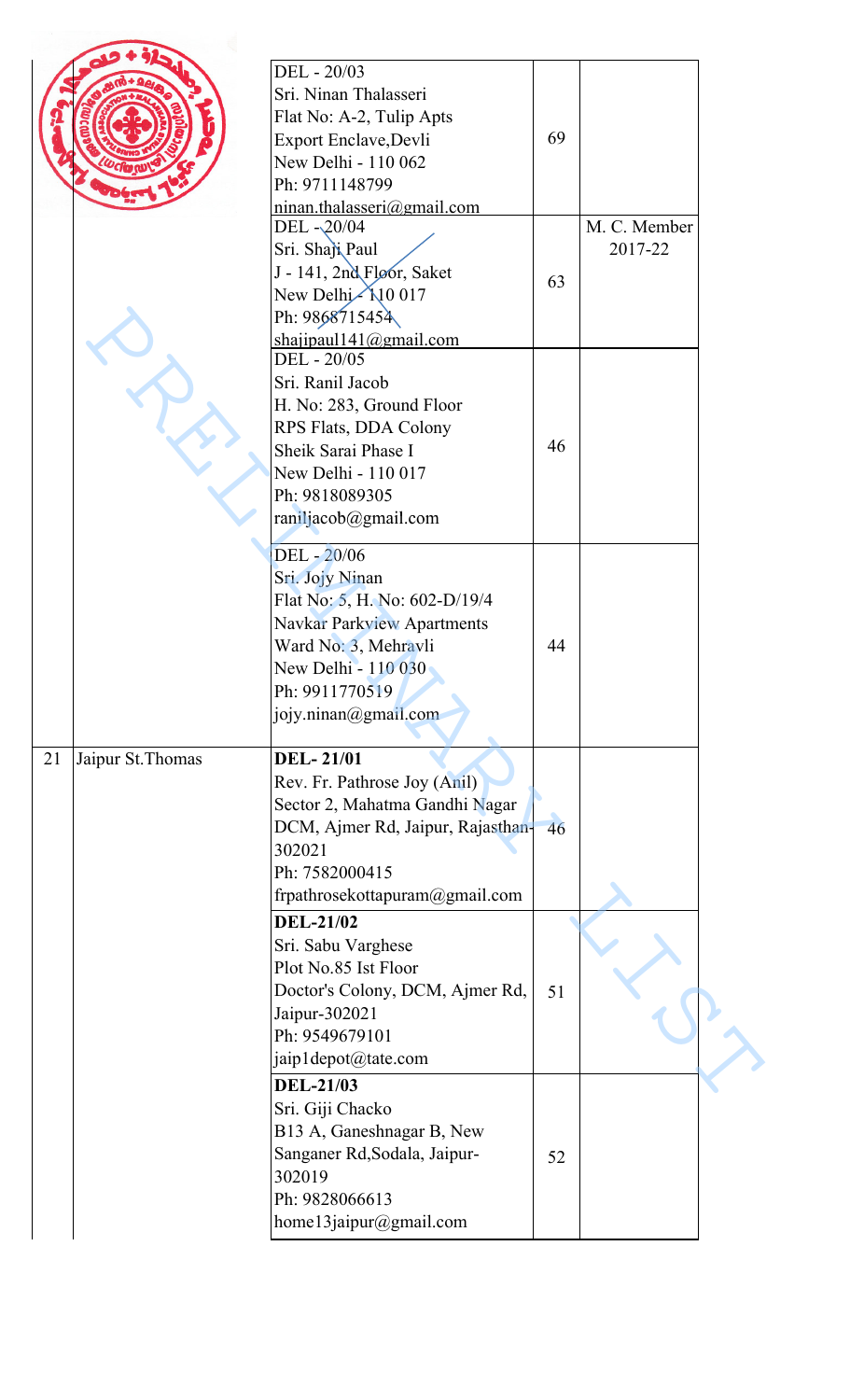|    |                                        | <b>DEL-21/04</b><br>Sri. Shiju Varghese<br>3/168, Malaviya Nagar, Jaipur<br>Rajasthan,-302017<br>Ph: 9799384252, 9413130311<br>shijuvarg29@gmail.com                      | 43 |  |
|----|----------------------------------------|---------------------------------------------------------------------------------------------------------------------------------------------------------------------------|----|--|
| 22 | Jalandhar St.George<br>Orthodox Church | DEL - 22/01<br>Rev. Fr. Abin P. Jacob<br>Delhi Orthodox Centre<br>2, Institutional Area<br>Tughalakabad<br>New Delhi -110 062<br>Ph: 9540265030<br>abelstephens@gmail.com | 35 |  |
|    |                                        | Sri. Titty K. Thomas<br>House #497<br>Babu Labh Singh Nagar<br>Jalandhar - 144008<br>Punjab<br>Ph: 9463186436<br>tittyt214@gmail.com                                      | 58 |  |
| 23 | Janakpuri Mar Gregorios                | DEL-23/01<br>Rev. Fr. John K. Samuel<br><b>B1</b> A/81 <sup>B</sup><br>Janakapuri<br>Newdelhi-110058<br>Ph: 9968040917, 9810625526<br>frjohnsamuel@gmail.com              | 51 |  |
|    |                                        | DEL-23/02<br>Sri. Varghese Daniel<br>RZ-38/106<br>Matiala Extn<br>Uttam Nagar, Newdelhi- 110059<br>Ph: 9310616903<br>ucsvarghese@gmail.com                                | 54 |  |
|    |                                        | DEL-23/03<br>Sri. Johnson Daniel<br>$DG$ -III/150<br>Vikaspuri, Newdelhi- 110018<br>Ph: 9899110402, 8882160270<br>johnsond0402@gmail.com                                  | 61 |  |
|    |                                        | DEL-23/04<br>Sri. Aju John<br>A-30 C, Vishalkunju<br>Tagore Garden, Newdelhi- 110027<br>Ph: 9821006418<br>ajuaaronagust@gmail.com                                         | 45 |  |
|    |                                        |                                                                                                                                                                           |    |  |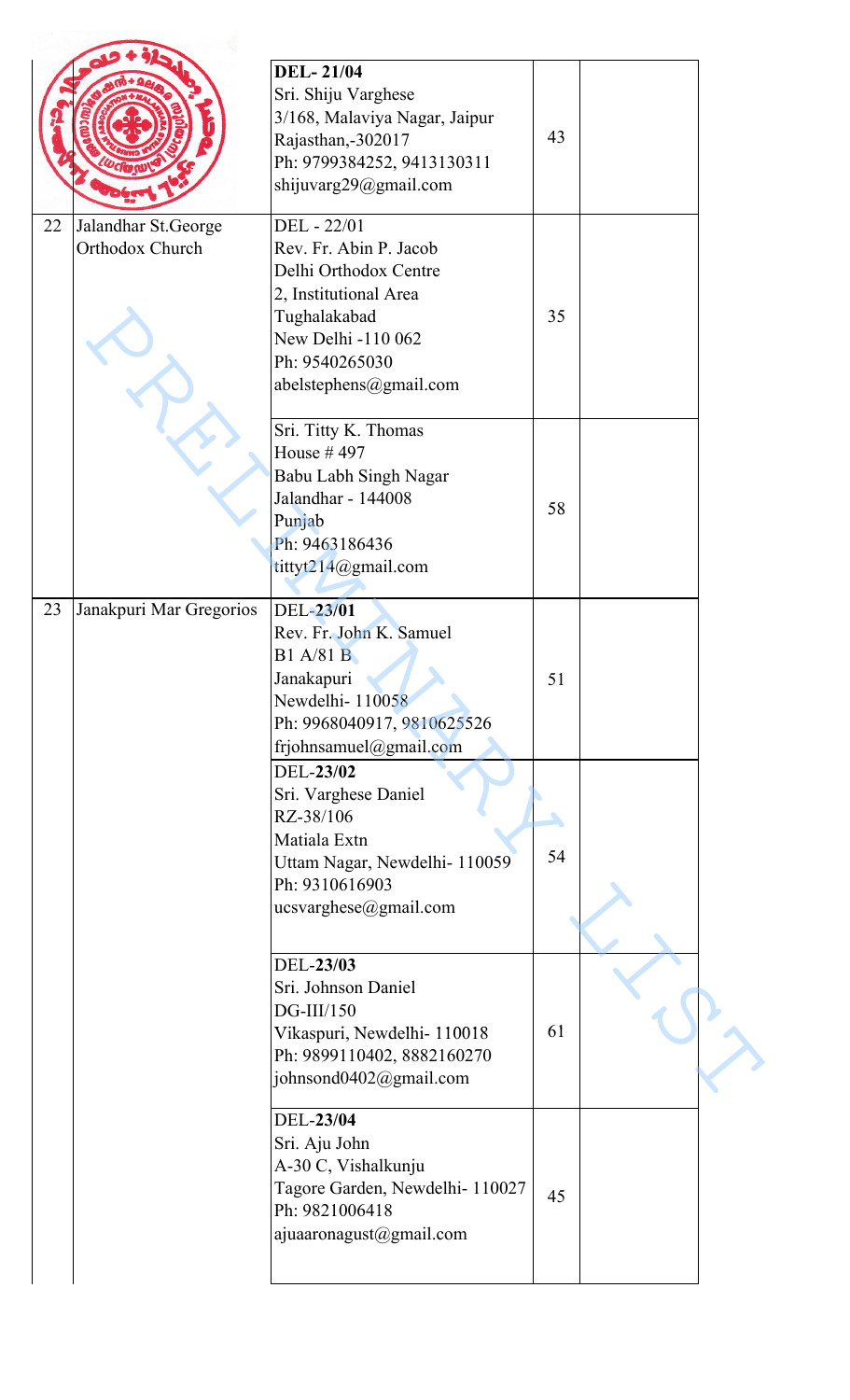|    |                         | DEL-23/05                      |    |  |
|----|-------------------------|--------------------------------|----|--|
|    |                         | Sri. Jiji K. Ninan             |    |  |
|    |                         |                                |    |  |
|    |                         | RZ-49, 2nd Floor, Flat No. 6   |    |  |
|    |                         | Mahinra Park, Uttamanagar      | 52 |  |
|    |                         | Newdelhi-110059                |    |  |
|    |                         | Ph: 9818001320                 |    |  |
|    |                         | ikninan@gmail.com              |    |  |
|    |                         | DEL-23/06                      |    |  |
|    |                         | Varghese N. Mathew             |    |  |
|    |                         | B-9B, Ist Floor                |    |  |
|    |                         | <b>DDA Flats</b>               |    |  |
|    |                         |                                | 45 |  |
|    |                         | Behind Holyxhild School        |    |  |
|    |                         | Tagore Garden, Delhi-110027    |    |  |
|    |                         | Ph: 9891628330                 |    |  |
|    |                         | sajumathew1977@yahoo.com       |    |  |
| 24 | Jabel Ali St. Gregorios | <b>DEL-24/01</b>               |    |  |
|    |                         | Rev. Fr. Anish Issac Mathew    |    |  |
|    |                         | Apt G09, Building 89, The      | 38 |  |
|    |                         | Gardens, Jebel Ali, UAE        |    |  |
|    |                         |                                |    |  |
|    |                         |                                |    |  |
|    |                         | <b>DEL-24/02</b>               |    |  |
|    |                         | Sri. Saju Mathew               |    |  |
|    |                         | P.O Box 500149                 |    |  |
|    |                         | Jebel Ali, Dubai, UAE          | 48 |  |
|    |                         | Ph: +971552213207              |    |  |
|    |                         |                                |    |  |
|    |                         | sajumathew_v@hotmail.com       |    |  |
|    |                         | <b>DEL-24/03</b>               |    |  |
|    |                         |                                |    |  |
|    |                         | Sri. Sam Kaipallil Mathew      |    |  |
|    |                         | Apt 407, Uniestate Prime Tower |    |  |
|    |                         | Jumeriah village Circle        |    |  |
|    |                         | P.O Box 211222                 | 50 |  |
|    |                         | Atlantis, Dubai, UAE           |    |  |
|    |                         | Ph: +971504223012              |    |  |
|    |                         | samkaipallil@gmail.com         |    |  |
|    |                         |                                |    |  |
| 25 | Jhansi St.George        | DEL - 25/01                    |    |  |
|    |                         |                                |    |  |
|    |                         | Rev.Fr. Jomon George           |    |  |
|    |                         | St. George Orthodox Church     |    |  |
|    |                         | C. P. Mission Compound         |    |  |
|    |                         | Jhansi, U. P - 284 003         |    |  |
|    |                         | DEL - 25/02                    |    |  |
|    |                         | Sri.                           |    |  |
|    |                         | House No: 527/54B              |    |  |
|    |                         | Pitambara Enclave              |    |  |
|    |                         | Gwalior Road, Jhansi           |    |  |
|    |                         |                                |    |  |
| 26 | Jodhpur Mar Gregorios   | DEL - 26/01                    |    |  |
|    |                         | Rev.Fr. Oommen Mathew          |    |  |
|    |                         | 40, Sardar Club Scheme         |    |  |
|    |                         | Opp. Polo Ground               | 38 |  |
|    |                         | Jodhpur, Rajasthan             |    |  |
|    |                         | Ph: 9074792773                 |    |  |
|    |                         | oommenkizhakketh@gmail.com     |    |  |
|    |                         |                                |    |  |
|    |                         |                                |    |  |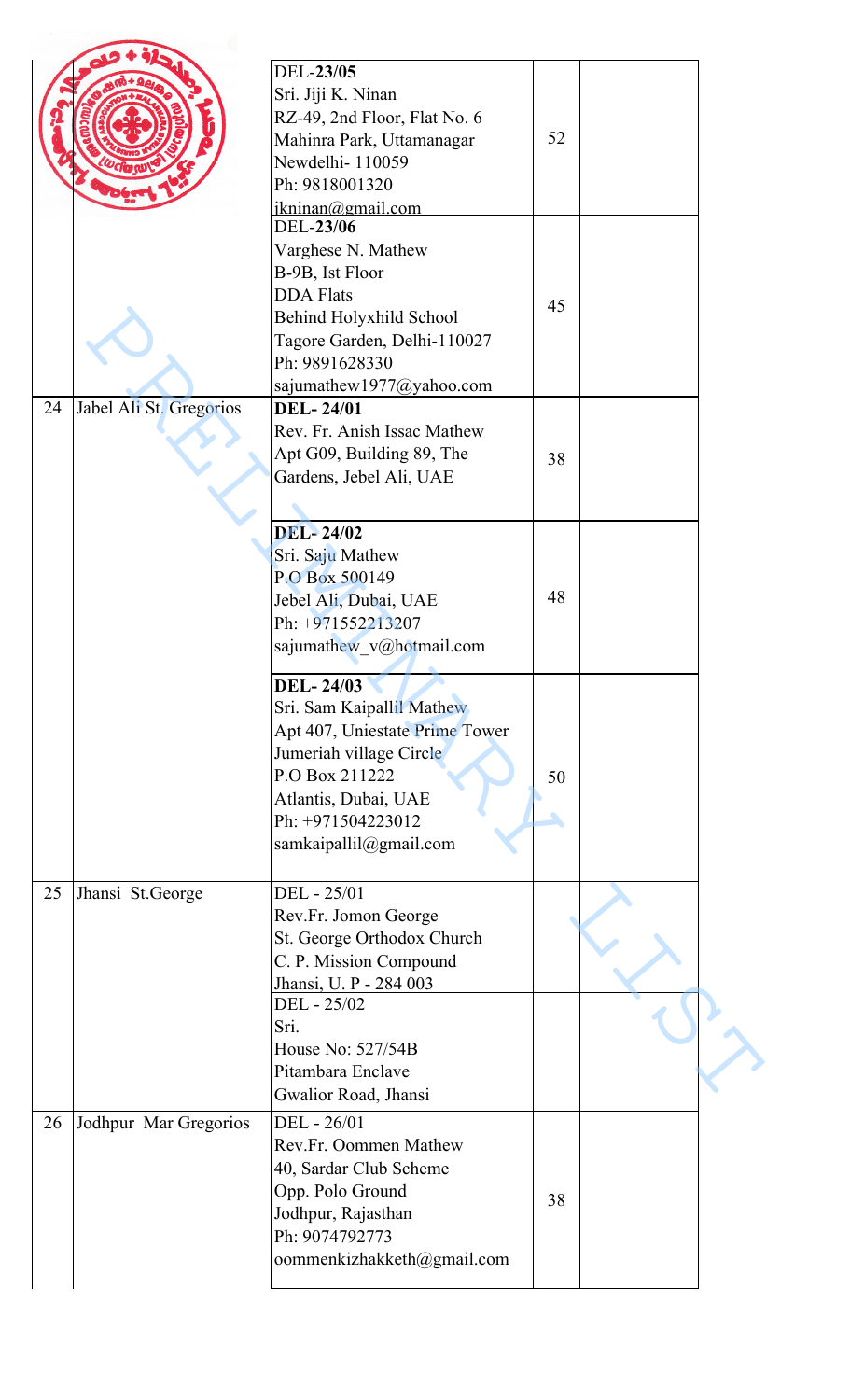|    |                                     | DEL - 26/02<br>Sri. Anu K. John<br>1/4 Madhuban Housing Board<br>Basni, Jodhpur<br>Ph: 9829173080<br>anukjohn17@gmail.com                                            | 45 |                         |
|----|-------------------------------------|----------------------------------------------------------------------------------------------------------------------------------------------------------------------|----|-------------------------|
| 27 | Kanpur St.Mary's                    | DEL - 27/01<br>Rev.Fr. Robins Daniel<br>92-X/1, Krishnapuram<br>GT Road, Kanpur<br>U. P - 208 007<br>Ph: 8700849585<br>frrobinsdaniel@gmail.com                      | 37 |                         |
|    |                                     | DEL - 27/02<br>Sri. Sherin Mathew Varghese<br>H1-13, Krishnapuram<br>Kanpur, U P - 208 007<br>Ph: 98390 29584<br>mathew@taborfreight.in                              | 52 |                         |
| 28 | Lucknow Mar Gregorios               | DEL - 28/01<br>Rev. Fr. Lany Chacko<br>St. Thomas Mission High School,<br>Sechor-H, Janki Puram<br>Lucknow, Uttar Pradesh<br>Ph: 841090917<br>frlanychacko@gmail.com | 41 | Phone Number<br>Mistake |
|    |                                     | DEL - 28/02<br>Sri. Cherian C<br>3-C Murali Nagar Catt Road<br>Lucknow<br>Ph: 9450742055                                                                             | 44 |                         |
| 29 | Ludhiyana Mar Gregorios DEL - 29/01 | Rev.Fr. Abraham Mathew<br>Mar Gregorios Orthodox Church<br>2380/1-A/1, Amarpura<br>Kidwai Nagar, Ludhiana<br>Pin - 141 008<br>Ph: 9462834404                         | 37 |                         |
|    |                                     | DEL - 29/02<br>Sri. Wilson K. G<br>H. No: 8212/15/7-A<br>Street No: 11/5, Gurpal nagar<br>Ludhiana, Punjab - 141003<br>Ph: 9779049699<br>wkg.tts@gmail.com           | 53 |                         |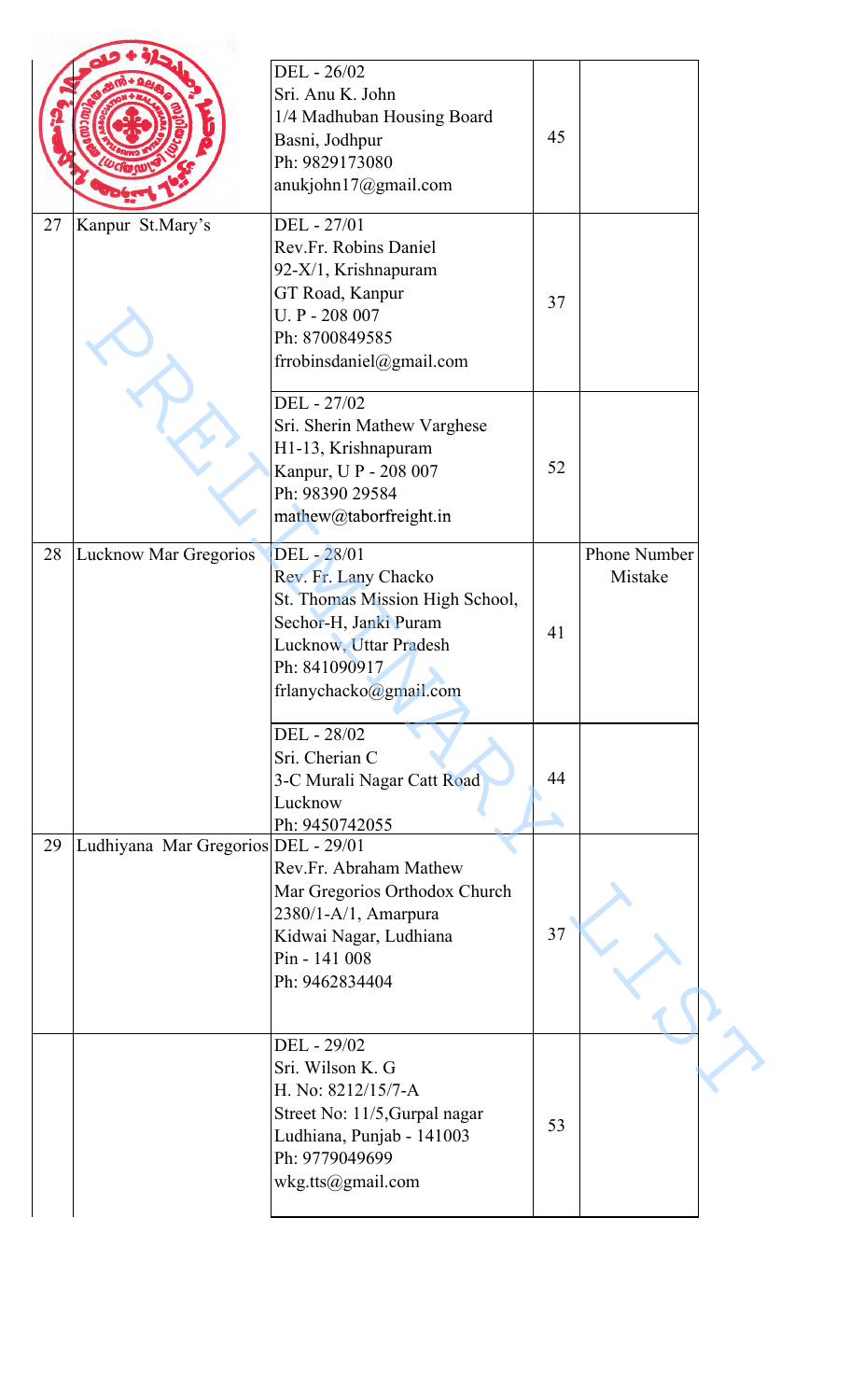| 30 | Mayur Vihar St. John's      | <b>DEL-30/01</b><br>Rev. Fr. Aji K. Chacko<br>65-D, Pocket 3, Mayur Vihar<br>Phase-1, Newdelhi-110091<br>Ph: 8588063681<br>ajiachen@gmail.com                                          | 45                     |  |
|----|-----------------------------|----------------------------------------------------------------------------------------------------------------------------------------------------------------------------------------|------------------------|--|
|    |                             | <b>DEL-30/02</b><br>Sri. N.M Mathew<br>83-B, Pocket C, Mayurvihar, Phase<br>II, Delhi- 110091<br>Ph: 9810200261<br>mathew.mathai@relianceada.com                                       | 61                     |  |
|    |                             | <b>DEL-30/03</b><br>Sri. Lalu P. Daniel<br>371 G, Pocket 2<br>Mayurvihar Phase- I<br>Delhi-110091<br>danielalup@yahoo.com                                                              | 61                     |  |
| 31 | Mayur Vihar St.James        | <b>DEL-31/01</b><br>Rev. Fr. Mathew Varghese<br><b>Adakal Kizhakethil</b><br>St. James Orthodox Church<br>Church Road, Pocket A-1<br>Mayur vihar Phase-111<br>Delhi-110096             | 49                     |  |
|    |                             | <b>DEL-31/02</b><br>Sri. Siji Joseph Jacob<br>ISD, Pocket A-1<br>Mayurvihar- 3<br>Delhi-110096                                                                                         | 43                     |  |
|    |                             | <b>DEL-31/03</b><br>Sri. M.J Kuriakose<br>110B, Pocket C-2<br>Mayurvihar-3<br>Delhi-110096                                                                                             | $\blacktriangle$<br>49 |  |
| 32 | <b>Meeret Mar Gregorios</b> | <b>DEL-32/01</b><br>Rev. Fr. Sobhan Baby<br>Mar Gregorios Orthodox Church<br>Shradhapuri, Phase 2<br>Kankerkhera, Meerut,<br>U.P-250001<br>yakobachen@rediffmail.com<br>Ph: 9074210221 | 45                     |  |
|    |                             | <b>DEL-32/02</b><br>Sri. V. I James<br>A 55 Shradhapuri Ph.2<br>Kankerkhera, Meerut, U.P- 250001<br>Ph: 7906075500<br>ittyjames@yahoo.com                                              | 62                     |  |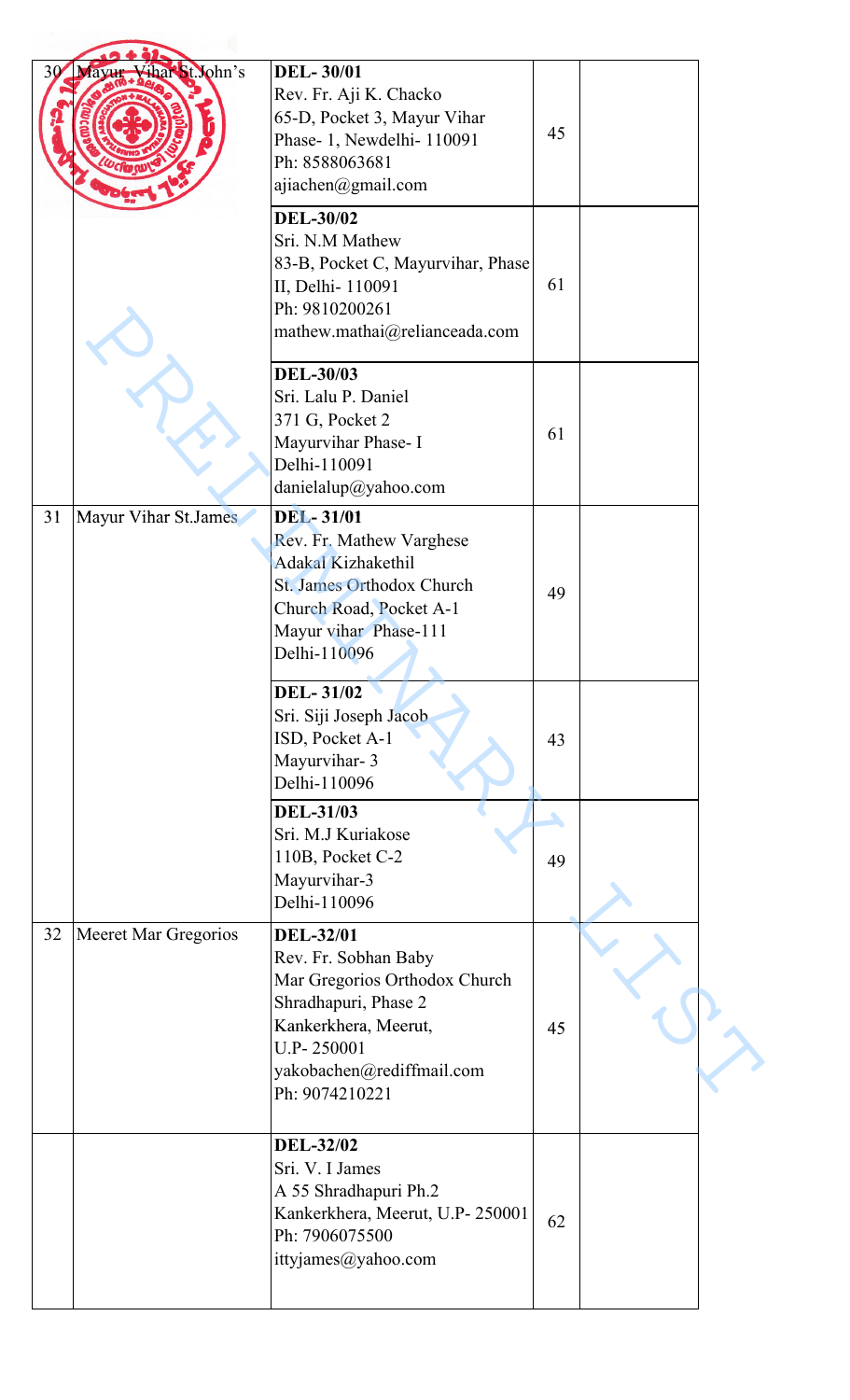| 33 | Noida Mar Gregorios  | <b>DEL-33/01</b><br>Rev.Fr. T.J Johnson<br>Mar Gregorios Orthodox Church<br>A-97/3 Sector - 51,<br>NOIDA, U. P - 201 303<br>Ph: 7840868888<br>frtjjohnson@gmail.com        | 49 |  |
|----|----------------------|----------------------------------------------------------------------------------------------------------------------------------------------------------------------------|----|--|
|    |                      | <b>DEL-33/02</b><br>Sri. Jose P. John<br><b>Flat No: 331</b><br>Varun Apartment (C58/28)<br>Sector - 62, NOIDA<br>U.P - 201309<br>Ph: 9540990494                           | 58 |  |
|    |                      | <b>DEL-33/03</b><br>Sri. P. O John<br>A-14, Sector - 22<br>NOIDA, U. P - 201301<br>Ph: 9810192538<br>john.po62@yahoo.in                                                    | 56 |  |
| 34 | Pali St. George      | DEL - 34/01<br>Rev. Fr. Thomas Ninan<br>Delhi Orthodox Centre<br>2, Institutional Area<br>Tuglakabad<br>Delhi - 110 062<br>Ph: 8510004544<br>frthomas.ninan@gmail.com      | 50 |  |
|    |                      | DEL - 34/02<br>Sri. Charles Jacob<br>Jacob Villa<br>Opp. Govt. Sr. Secondary School,<br>Near Bhati bhawan<br>Sojat City, Rajasthan - 306104<br>Ph: 7597030994              | 53 |  |
| 35 | Renukoott St. Thomas | DEL - 35/01<br>Rev. Fr. Abraham John<br>Delhi Orthodox Centre<br>2, Institutional Area<br>Tuglakabad<br>New Delhi - 110062<br>Ph: 7217800042<br>frabraham.john@yahoo.co.in | 47 |  |
|    |                      | DEL - 35/02<br>Sri. Koshy Mathew<br>I - 246, Hindalco Colony<br>Renukoot, Sonbhadraj<br>Uttar Pradesh - 231 217<br>Ph: 9450815345<br>shajim172@gmail.com                   | 38 |  |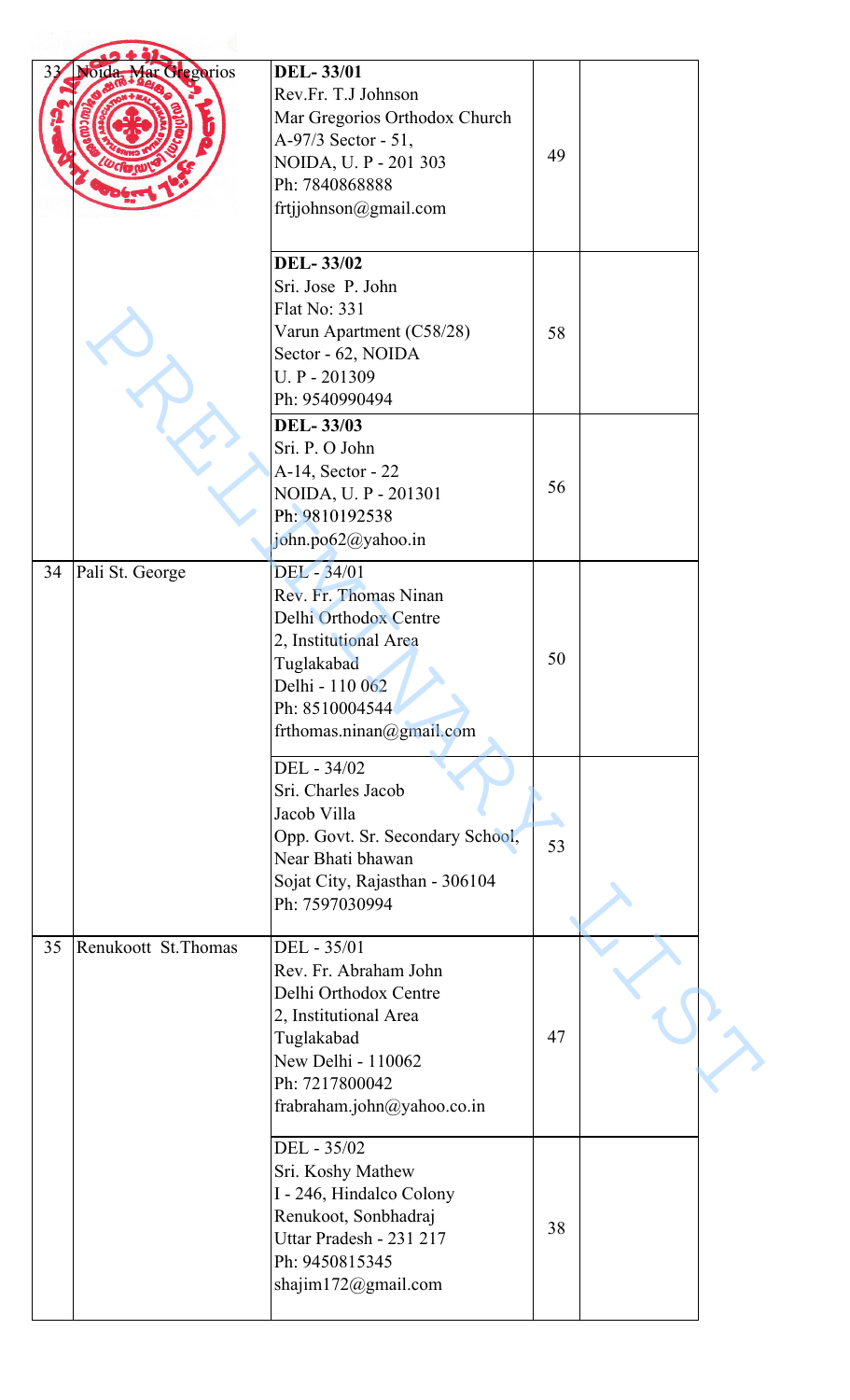| 36 | Rohini St.Bas           | <b>DEL-36/01</b><br>Rev. Fr. Biju Daniel<br>Plot No. 4, Block C, Sector 3<br>Rohini, Delhi-110085<br>Ph: 9455681099<br>frbijudaniel@gmail.com                                                        | 45       |  |
|----|-------------------------|------------------------------------------------------------------------------------------------------------------------------------------------------------------------------------------------------|----------|--|
|    |                         | <b>DEL-36/02</b><br>Sr. K. Koshy Mathew<br>D-1/17, St. Stephen Hospital<br>Quarters, 4 Rajpur Road<br>Tis hazari, Delhi- 110054<br>Ph: 9810138386<br>kuriyilodil@gmail.com                           | 50       |  |
|    |                         | <b>DEL-36/03</b><br>Sri. Saji George<br>RGB 319, Raguber Nagar<br>New Delhi- 110027<br>Ph: 9891459235, 9354503361<br>sajigeo1971@gmail.com                                                           | 50       |  |
| 37 | Sarita Vihar St. Thomas | DEL - 37/01<br>Rev. Fr. Dr. Adv. Shaji George<br>St. Thomas Orthodox Church<br>R-6, D-Pocket, Sarita Vihar<br>New Delhi - 110 076<br>Ph: 9999216364<br>frshajigeorge@gmail.com                       | 58       |  |
|    |                         | DEL - 37/02<br>Dr. Wills Thomas<br><b>Thomas House</b><br>D-143, Ambedkar colony<br>Chatarpur Pahari, Chatarpur<br>New Delhi - 74<br>Ph: 9811300415<br>willsthomas@hotmail.com                       | 41<br>۹. |  |
|    |                         | DEL - 37/03<br>Sri. Ninan Lukose<br>C-270, DDA Flats, Kalkaji<br>New Delhi -110 019<br>Ph: 9891163967<br>ninanlukose@gmail.com                                                                       | 52       |  |
| 38 | Sharjah Mar Gregorios   | DEL - 38/01<br>V. Rev. Philip M Samuel cor-<br>episcopa<br>St. Gregorios Orthodox Church<br>P. O. Box No: 2229<br>Sharjah, UAE<br>Ph: 00971562887010,<br>00919810700130<br>frphilipmsamuel@gmail.com | 63       |  |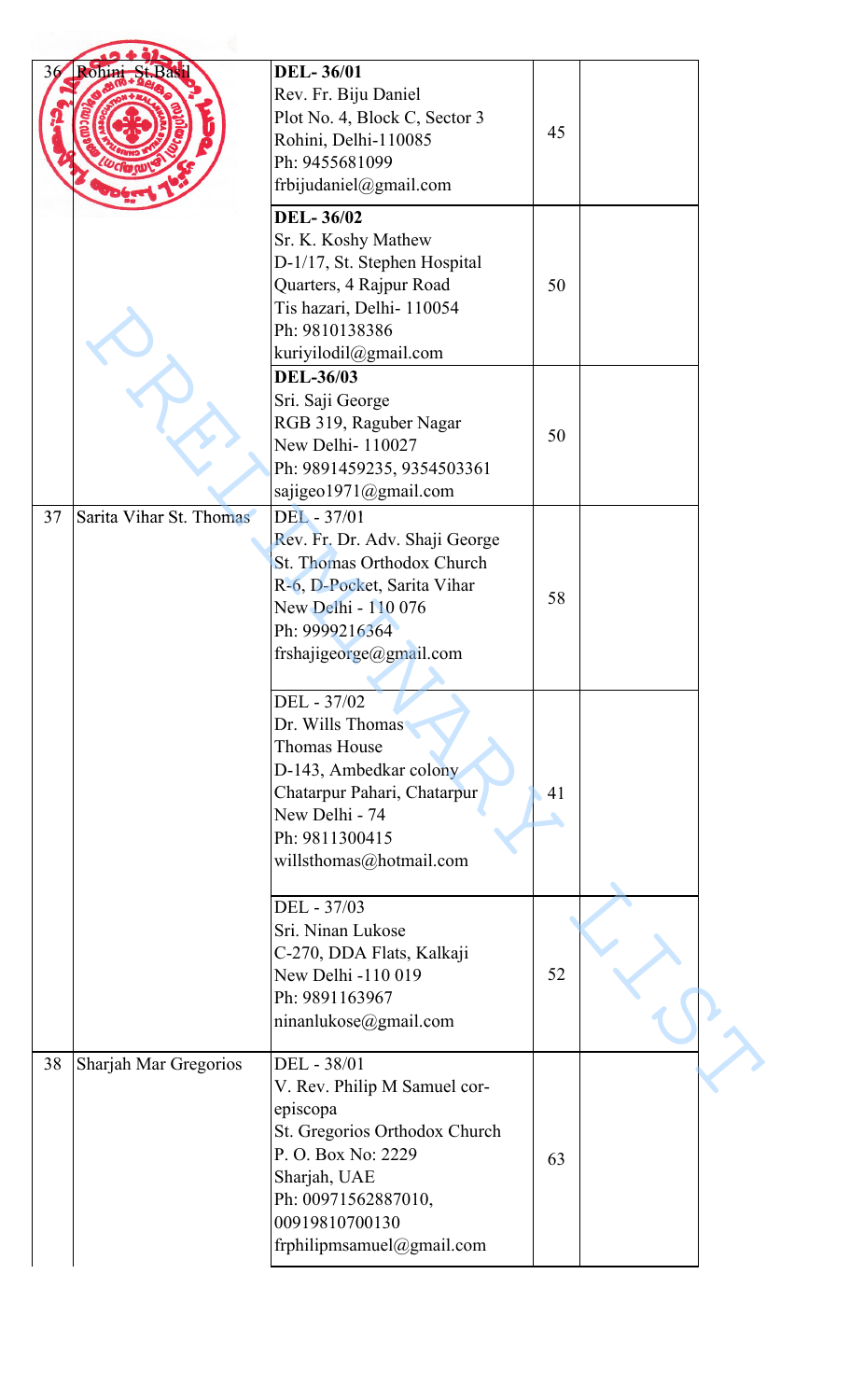| ٠ |
|---|
| ٠ |
|   |

| DEL - 38/02<br>Sri. Babu Oonnunny<br>P.O.Box - 69085<br>Sharjah<br>Ph: 00971507974071<br>awardate@gmail.com           | 56      |  |
|-----------------------------------------------------------------------------------------------------------------------|---------|--|
| DEL - 38/03<br>Sri. Biji K. Abraham<br>P.O. Box - 67706<br>Sharjah<br>Ph: 00971509296857<br>kadamala77@gmail.com      | 44      |  |
| DEL - 38/04<br>Sri. Biju E. John<br>P.O. Box - 1424<br>Sharjah<br>Ph: 00971507363147<br>anbimtl@yahoo.com             | 47      |  |
| DEL - 38/05<br>Sri. Biju K. Oommen<br>P.O.Box - 78615<br>Sharjah<br>Ph: 00971521745891<br>bestprinting15@gmail.com    | 48      |  |
| DEL - 38/06<br>Sri. Binu C. Varughese<br>P.O. Box - 3892<br>Ajman, UAE<br>Ph: 00971504825271<br>b4bnu@yahoo.com       | 49      |  |
| DEL - 38/07<br>Sri. Jiby Baby<br>P.O. Box - 69141<br>Sharjah<br>Ph: 00971553034412<br>jibybaby80@gmail.com            | ۸<br>42 |  |
| DEL - 38/08<br>Sri. Jibu Kurian<br>P.O. Box - 4785<br>Sharjah<br>Ph: 00971553553822<br>jibukk@gmail.com               | 47      |  |
| DEL - 38/09<br>Sri. Koshy Kunju K<br>P.O. Box - 12744<br>Dhaid, Sharjah<br>Ph: 00971506460165<br>koshy@alardhwell.com | 68      |  |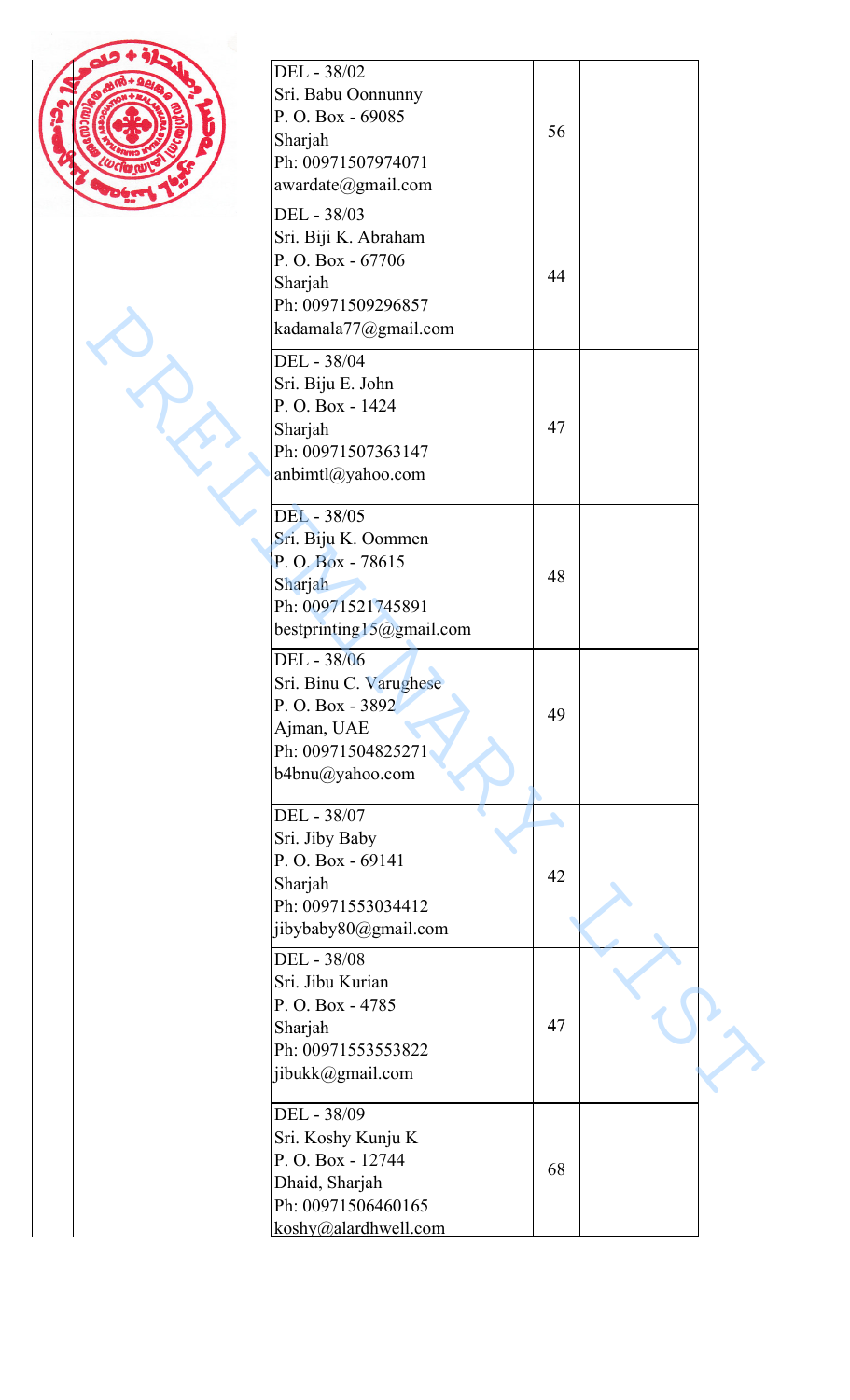|    |                                        | DEL - 38/10<br>Sri. Shaji Mathew<br>P.O. Box - 294 047<br>Dubai<br>Ph: 00971506248265<br>shajimathew1974@gmail.com                                                          | 47 |  |
|----|----------------------------------------|-----------------------------------------------------------------------------------------------------------------------------------------------------------------------------|----|--|
|    |                                        | DEL - 38/11<br>Sri. Stanley K. Mathew<br>P.O.Box - 333888<br>Dubai<br>Ph: 00971504537971<br>stanleykm@gmail.com                                                             | 48 |  |
| 39 | Singarauli Mar Gregorios   DEL - 39/01 | Rev. Fr. Ansal John<br>B-140, CWS Colony, Jayant<br>Colliery P. O, Singrauli<br>M. P - 486 890<br>Ph: 9588218655<br>ansaljohn@live.com                                      | 31 |  |
|    |                                        | DEL - 39/02<br>Sri. Subash K. Pappachen<br>T. I 28, NCL Colony<br>Singrauli, MP - 486 889<br>Ph: 8889979890, 6265585199<br>subashkpappachen@gmail.com                       | 42 |  |
|    | 40 Varanasi St. Marys                  | <b>DEL-40/01</b><br>Rev. Fr. Sajoie Samuel<br>D-22, Golf Green Apartments<br>Plot- II, Sector- 19B, Dwaraka<br>New Delhi-110075<br>Ph: 7982672200<br>sajoiesamuel@gmail.com | 37 |  |
|    |                                        | <b>DEL-40/02</b><br>Sri. S. K Jacob<br>154/2, Sulem Sarai<br>Prayagraj, U.P-211001<br>Ph: 9984815555<br>keelokss@gmail.com                                                  | 63 |  |
| 41 | V.K.I Area St.Marys,<br>Jaipur         | <b>DEL-41/01</b><br>Rev. Fr. Thomas John Mavelil<br>St. Mary's Orthodox Church<br>10-11 Shankar Vihar, Muralipura<br>Jaipur-302012<br>tjmavelil1966@gmail.com<br>9013882234 | 56 |  |
|    |                                        | <b>DEL-41/02</b><br>Sri. Mathunny P.K<br>P. No.115, Shivanagar<br>Dadi Ka Phatak<br>Benad Road, Jhotwara, Jaipur<br>Ph: 9680446396<br>sujusp@gmail.com                      | 74 |  |